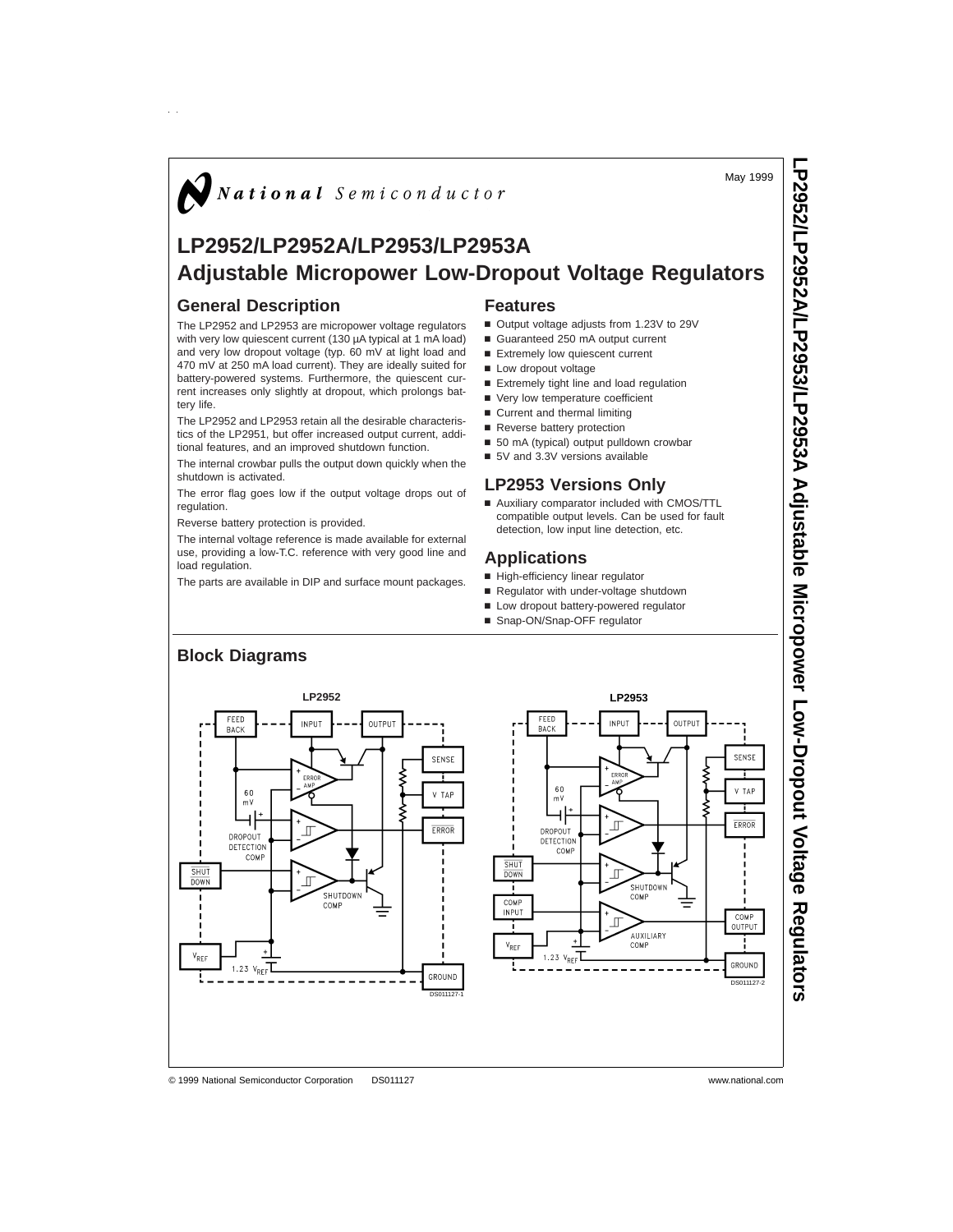

# **Ordering Information LP2952**

 $\sim 10$ 

 $\hat{\mathcal{A}}$ 

| Order         | Temp.                      | Package    | <b>NSC</b>     |
|---------------|----------------------------|------------|----------------|
| <b>Number</b> | Range                      |            | <b>Drawing</b> |
|               | $(T_{\sf u})$ $^{\circ}$ C |            | <b>Number</b>  |
| LP2952IN.     | $-40$ to                   | $14-Pin$   | <b>N14A</b>    |
| LP2952AIN.    | $+125$                     | Molded     |                |
| LP2952IN-3.3. |                            | <b>DIP</b> |                |
| LP2952AIN-3.3 |                            |            |                |
| LP2952IM.     | $-40$ to                   | $16-Pin$   | M16A           |
| LP2952AIM.    | $+125$                     | Surface    |                |
| LP2952IM-3.3, |                            | Mount      |                |
| LP2952AIM-3.3 |                            |            |                |

# **LP2953**

| Order<br><b>Number</b>                                                  | Temp.<br>Range<br>(T」) °C | Package                                 | <b>NSC</b><br><b>Drawing</b><br><b>Number</b> |
|-------------------------------------------------------------------------|---------------------------|-----------------------------------------|-----------------------------------------------|
| LP2953IN.<br>LP2953AIN,<br>LP2953IN-3.3,<br>LP2953AIN-3.3               | $-40$ to<br>$+125$        | 16-Pin<br>Molded DIP                    | <b>N16A</b>                                   |
| LP2953IM,<br>LP2953AIM.<br>LP2953IM-3.3,<br>LP2953AIM-3.3               | $-40$ to<br>$+125$        | $16-Pin$<br>Surface<br>Mount            | M16A                                          |
| LP2953AMJ/883<br>5962-9233601MEA<br>LP2953AMJ-QMLV<br>5962-9233601VEA   | $-55$ to<br>$+150$        | $16-Pin$<br>Ceramic<br><b>DIP</b>       | J16A                                          |
| LP2953AMWG/883<br>5962-9233601QXA<br>LP2953AMWG-QMLV<br>5962-9233601VXA | $-55$ to<br>$+150$        | $16-Pin$<br>Ceramic<br>Surface<br>Mount | <b>WG16A</b>                                  |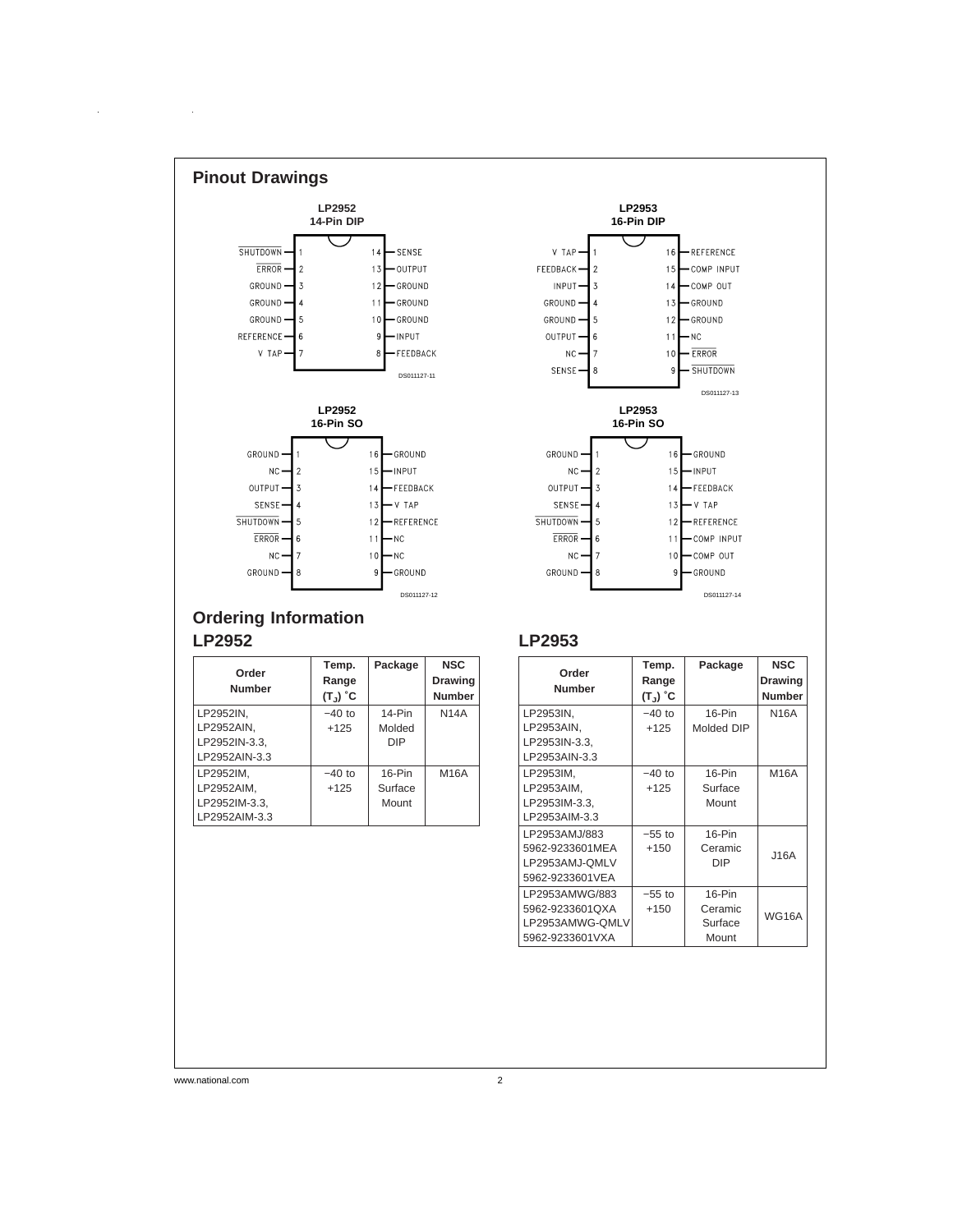# **Absolute Maximum Ratings (Note 1)**

**If Military/Aerospace specified devices are required, please contact the National Semiconductor Sales Office/ Distributors for availability and specifications.**

| Storage Temperature Range                                                                                                 | $-65^{\circ}$ C $\leq$ T <sub>A</sub> $\leq$ +150 $^{\circ}$ C |
|---------------------------------------------------------------------------------------------------------------------------|----------------------------------------------------------------|
| <b>Operating Temperature Range</b><br>LP2952I, LP2953I, LP2952AI,<br>LP2953AI, LP2952I-3.3,<br>LP2953I-3.3, LP2952AI-3.3, |                                                                |
| LP2953AI-3.3                                                                                                              | $-40^{\circ}$ C $\leq$ T <sub>1</sub> $\leq$ +125 $^{\circ}$ C |
| LP2953AM                                                                                                                  | $-55^{\circ}$ C $\leq$ T <sub>A</sub> $\leq$ +125 $^{\circ}$ C |
| Lead Temp. (Soldering, 5 seconds)                                                                                         | $260^{\circ}$ C                                                |
| Power Dissipation (Note 2)                                                                                                | <b>Internally Limited</b>                                      |

| Maximum Junction Temperature<br>LP2952I, LP2953I, LP2952AI,<br>LP2953AI. LP2952I-3.3.<br>LP2953I-3.3, LP2952AI-3.3, |                   |
|---------------------------------------------------------------------------------------------------------------------|-------------------|
| LP2953AI-3.3                                                                                                        | $+125^{\circ}$ C  |
| LP2953AM                                                                                                            | $+150^{\circ}$ C  |
| Input Supply Voltage                                                                                                | $-20V$ to $+30V$  |
| Feedback Input Voltage (Note 3)                                                                                     | $-0.3V$ to $+5V$  |
| Comparator Input Voltage (Note 4)                                                                                   | $-0.3V$ to $+30V$ |
| Shutdown Input Voltage (Note 4)                                                                                     | $-0.3V$ to $+30V$ |
| Comparator Output Voltage (Note 4)                                                                                  | $-0.3V$ to $+30V$ |
| ESD Rating (Note 15)                                                                                                | 2 kV              |

**Electrical Characteristics** Limits in standard typeface are for T<sub>J</sub> = 25°C, bold typeface applies over the full operating temperature range. Limits are guaranteed by production testing or correlation techniques using standard Statistical Quality Control (SQC) methods. Unless otherwise specified:  $V_{\text{IN}} = V_{\text{O}}(NOM) + 1V$ ,  $I_{\text{L}} = 1 \text{ mA}$ ,  $C_{\text{L}} = 2.2 \mu\text{F}$  for 5V parts and 4.7µF for 3.3V parts. Feedback pin is tied to V Tap pin, Output pin is tied to Output Sense pin.

# **3.3V Versions**

 $\sim 10$ 

 $\mathcal{A}^{\mathcal{A}}$ 

| Symbol       | <b>Parameter</b> | <b>Conditions</b>             | <b>Typical</b> |       | LP2952AI-3.3, LP2953AI-3.3 | LP2952I-3.3. LP2953I-3.3 | <b>Units</b> |  |
|--------------|------------------|-------------------------------|----------------|-------|----------------------------|--------------------------|--------------|--|
|              |                  |                               |                | Min   | Max                        | Min                      | Max          |  |
| $V_{\Omega}$ | Output Voltage   |                               | 3.3            | 3.284 | 3.317                      | 3.267                    | 3.333        |  |
|              |                  |                               |                | 3.260 | 3.340                      | 3.234                    | 3.366        |  |
|              |                  | 1 mA $\leq$ $I_1 \leq$ 250 mA | 3.3            | 3.254 | 3.346                      | 3.221                    | 3.379        |  |

# **5V Versions**

| Symbol       | <b>Parameter</b> | <b>Conditions</b>             | <b>Typical</b> | LP2952AI, LP2953AI,<br><b>LP2953AM (Note 17)</b> |       | LP2952I, LP2953I |            | <b>Units</b> |
|--------------|------------------|-------------------------------|----------------|--------------------------------------------------|-------|------------------|------------|--------------|
|              |                  |                               |                | Min                                              | Max   | Min              | <b>Max</b> |              |
| $V_{\Omega}$ | Output Voltage   |                               | 5.0            | 4.975                                            | 5.025 | 4.950            | 5.050      |              |
|              |                  |                               |                | 4.940                                            | 5.060 | 4.900            | 5.100      |              |
|              |                  | 1 mA $\leq$ $I_1 \leq$ 250 mA | 5.0            | 4.930                                            | 5.070 | 4.880            | 5.120      |              |

# **All Voltage Options Electrical Characteristics**

Limits in standard typeface are for T<sub>J</sub> = 25°C, **bold typeface** applies over the full operating temperature range. Limits are guaranteed by production testing or correlation techniques using standard Statistical Quality C

| Symbol                        | <b>Parameter</b>                    | <b>Conditions</b>                 | <b>Typical</b> | LP2952AI,<br>LP2953AI,<br>LP2952AI-3.3,<br>LP2953AI-3.3.<br>LP2953AM<br>(Notes 16, 17) |      | LP2952I, LP2953I,<br>LP2952l-3.3.<br>LP2953I-3.3 |      | <b>Units</b> |
|-------------------------------|-------------------------------------|-----------------------------------|----------------|----------------------------------------------------------------------------------------|------|--------------------------------------------------|------|--------------|
|                               |                                     |                                   |                | Min                                                                                    | Max  | Min                                              | Max  |              |
| <b>REGULATOR</b>              |                                     |                                   |                |                                                                                        |      |                                                  |      |              |
| $\frac{\Delta V_O}{\Delta T}$ | Output Voltage Temp.<br>Coefficient | (Note 5)                          | 20             |                                                                                        | 100  |                                                  | 150  | ppm/°C       |
| $\frac{\Delta V_O}{V_O}$      | Output Voltage Line<br>Regulation   | $V_{IN} = V_{O}(NOM) + 1V$ to 30V | 0.03           |                                                                                        | 0.1  |                                                  | 0.2  | $\%$         |
|                               |                                     |                                   |                |                                                                                        | 0.2  |                                                  | 0.4  |              |
| $\underline{\Delta V_O}$      | Output Voltage Load                 | $I_1 = 1$ mA to 250 mA            | 0.04           |                                                                                        | 0.16 |                                                  | 0.20 | $\%$         |
| $\overline{v_{\rm o}}$        | Regulation (Note 6)                 | $I_1 = 0.1$ mA to 1 mA            |                |                                                                                        | 0.20 |                                                  | 0.30 |              |
|                               |                                     |                                   |                |                                                                                        |      |                                                  |      |              |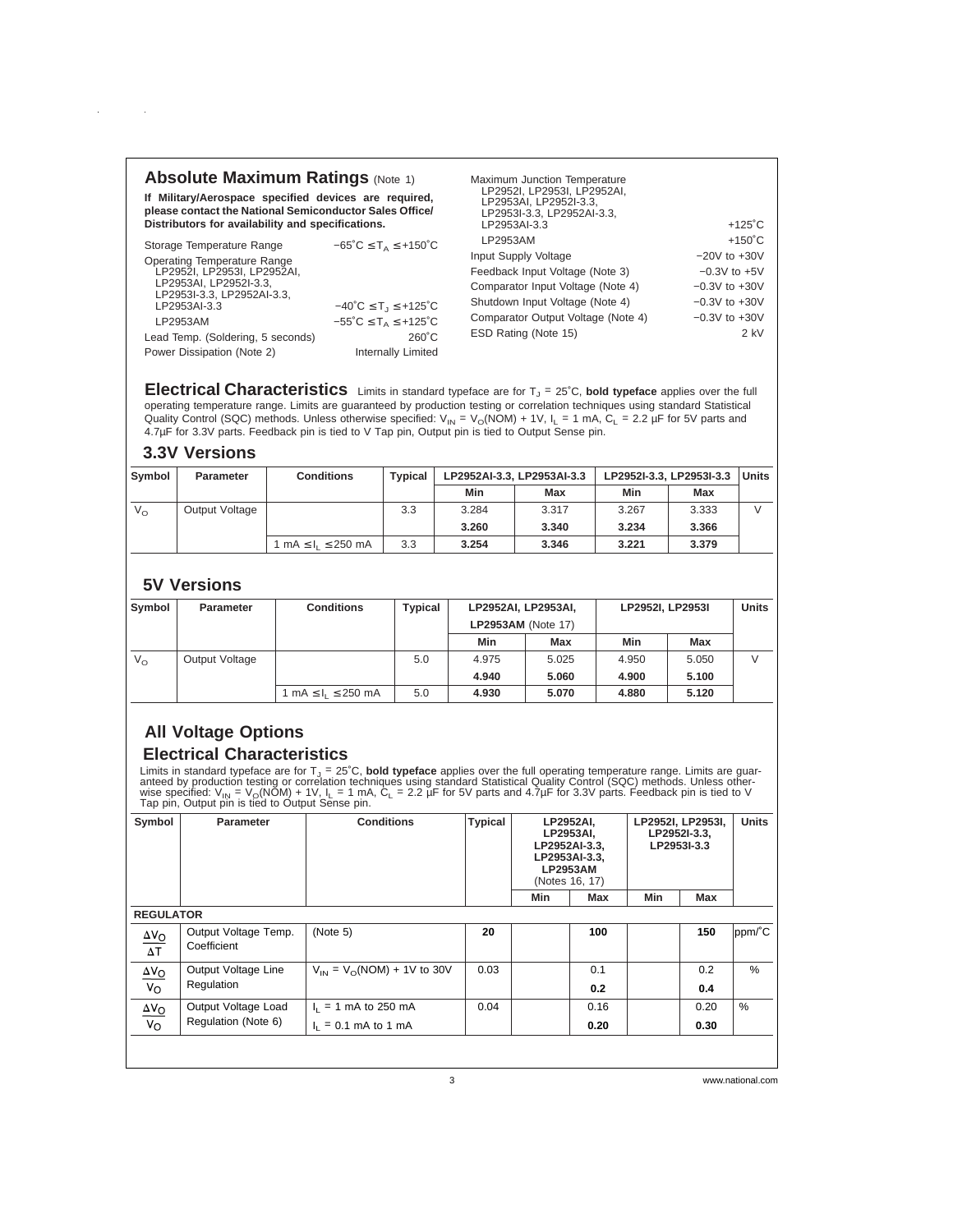# **Electrical Characteristics** (Continued)

 $\sim 10^{11}$ 

 $\hat{\mathcal{A}}$ 

| <b>Parameter</b><br>Symbol                 |                                        | wise specified: $V_{\text{IN}} = V_{\text{O}}(NOM) + 1V$ , $I_{\text{I}} = 1$ mA, $C_{\text{L}} = 2.2 \mu F$ for 5V parts and 4.7 $\mu F$ for 3.3V parts. Feedback pin is tied to V<br>Tap pin, Output pin is tied to Output Sense pin.<br><b>Conditions</b> | Typical<br>LP2952AI,<br>LP2953AI,<br>LP2952AI-3.3.<br>LP2953AI-3.3.<br><b>LP2953AM</b><br>(Notes 16, 17) |                |                |                | LP2952I, LP2953I,<br>LP2952l-3.3,<br>LP2953I-3.3 |            |
|--------------------------------------------|----------------------------------------|--------------------------------------------------------------------------------------------------------------------------------------------------------------------------------------------------------------------------------------------------------------|----------------------------------------------------------------------------------------------------------|----------------|----------------|----------------|--------------------------------------------------|------------|
|                                            |                                        |                                                                                                                                                                                                                                                              |                                                                                                          | Min            | Max            | Min            | Max                                              |            |
| <b>REGULATOR</b>                           |                                        |                                                                                                                                                                                                                                                              |                                                                                                          |                |                |                |                                                  |            |
| $V_{IN} - V_{O}$                           | Dropout Voltage<br>(Note 7)            | $I_1 = 1$ mA                                                                                                                                                                                                                                                 | 60                                                                                                       |                | 100<br>150     |                | 100<br>150                                       | mV         |
|                                            |                                        | $I_1 = 50$ mA                                                                                                                                                                                                                                                | 240                                                                                                      |                | 300            |                | 300                                              |            |
|                                            |                                        |                                                                                                                                                                                                                                                              |                                                                                                          |                | 420            |                | 420                                              |            |
|                                            |                                        | $I_L = 100 \text{ mA}$                                                                                                                                                                                                                                       | 310                                                                                                      |                | 400            |                | 400                                              |            |
|                                            |                                        |                                                                                                                                                                                                                                                              |                                                                                                          |                | 520            |                | 520                                              |            |
|                                            |                                        | $I_1$ = 250 mA                                                                                                                                                                                                                                               | 470                                                                                                      |                | 600            |                | 600                                              |            |
|                                            |                                        |                                                                                                                                                                                                                                                              |                                                                                                          |                | 800            |                | 800                                              |            |
| $I_{GND}$                                  | <b>Ground Pin Current</b>              | $I_L = 1$ mA                                                                                                                                                                                                                                                 | 130                                                                                                      |                | 170            |                | 170                                              | μA         |
|                                            | (Note 8)                               |                                                                                                                                                                                                                                                              |                                                                                                          |                | 200            |                | 200                                              |            |
|                                            |                                        | $I_1 = 50$ mA                                                                                                                                                                                                                                                | 1.1                                                                                                      |                | 2              |                | 2                                                | mA         |
|                                            |                                        |                                                                                                                                                                                                                                                              |                                                                                                          |                | 2.5            |                | 2.5                                              |            |
|                                            |                                        | $I_1 = 100 \text{ mA}$                                                                                                                                                                                                                                       | 4.5                                                                                                      |                | 6              |                | 6                                                |            |
|                                            |                                        |                                                                                                                                                                                                                                                              |                                                                                                          |                | 8              |                | 8                                                |            |
|                                            |                                        | $I_1 = 250$ mA                                                                                                                                                                                                                                               | 21                                                                                                       |                | 28<br>33       |                | 28<br>33                                         |            |
|                                            | Ground Pin Current at                  | $V_{IN} = V_{O}(NOM) -0.5V$                                                                                                                                                                                                                                  | 165                                                                                                      |                | 210            |                | 210                                              |            |
| $I_{GND}$                                  | Dropout                                | $I_1 = 100 \mu A$                                                                                                                                                                                                                                            |                                                                                                          |                | 240            |                | 240                                              | μA         |
| $I_{GND}$                                  | Ground Pin Current at                  | $V_{SHUTDOWN} \leq 1.1V$                                                                                                                                                                                                                                     | 105                                                                                                      |                | 140            |                | 140                                              | μA         |
|                                            | Shutdown (Note 8)                      |                                                                                                                                                                                                                                                              |                                                                                                          |                |                |                |                                                  |            |
| <b>LIMIT</b>                               | <b>Current Limit</b>                   | $V_{\text{OUT}} = 0$                                                                                                                                                                                                                                         | 380                                                                                                      |                | 500            |                | 500                                              | mA         |
|                                            |                                        |                                                                                                                                                                                                                                                              |                                                                                                          |                | 530            |                | 530                                              |            |
| $\Delta V_{\rm O}$<br>$\Delta$ Pd          | <b>Thermal Regulation</b>              | (Note 10)                                                                                                                                                                                                                                                    | 0.05                                                                                                     |                | 0.2            |                | 0.2                                              | $%$ /W     |
| $e_n$                                      | Output Noise Voltage                   | $C_1 = 4.7 \mu F$                                                                                                                                                                                                                                            | 400                                                                                                      |                |                |                |                                                  | μV         |
|                                            | (10 Hz to 100 kHz)                     | $C_L = 33 \mu F$                                                                                                                                                                                                                                             | 260                                                                                                      |                |                |                |                                                  | <b>RMS</b> |
|                                            | $I_1 = 100 \text{ mA}$                 | $C_L$ = 33 µF (Note 11)                                                                                                                                                                                                                                      | 80                                                                                                       |                |                |                |                                                  |            |
| $V_{REF}$                                  | Reference Voltage                      | (Note 12)                                                                                                                                                                                                                                                    | 1.230                                                                                                    | 1.215<br>1.205 | 1.245<br>1.255 | 1.205<br>1.190 | 1.255<br>1.270                                   | V          |
| $\Delta$ V <sub>REF</sub>                  | Reference Voltage                      | $V_{IN}$ = 2.5V to $V_{O} (NOM) + 1V$                                                                                                                                                                                                                        | 0.03                                                                                                     |                | 0.1            |                | 0.2                                              | %          |
| <b>V<sub>RFF</sub></b>                     | Line Regulation                        | $V_{IN} = V_{O}(NOM) + 1V$ to 30V<br>(Note 13)                                                                                                                                                                                                               |                                                                                                          |                | 0.2            |                | 0.4                                              |            |
| $\Delta V_{REF}$<br><b>V<sub>REF</sub></b> | Reference Voltage<br>Load Regulation   | $I_{REF} = 0$ to 200 µA                                                                                                                                                                                                                                      | 0.25                                                                                                     |                | 0.4<br>0.6     |                | 0.8<br>1.0                                       | %          |
| $\Delta\rm{V_{REF}}$<br>$\Delta T$         | Reference Voltage<br>Temp. Coefficient | (Note 5)                                                                                                                                                                                                                                                     | 20                                                                                                       |                |                |                |                                                  | ppm/°C     |
| $I_B$ (FB)                                 | Feedback Pin Bias                      |                                                                                                                                                                                                                                                              | 20                                                                                                       |                | 40             |                | 40                                               | nA         |
|                                            | Current                                |                                                                                                                                                                                                                                                              |                                                                                                          |                | 60             |                | 60                                               |            |
| $I_{\Omega}$ (SINK)                        | Output "OFF" Pulldown                  | (Note 9)                                                                                                                                                                                                                                                     |                                                                                                          | 30             |                | 30             |                                                  | mA         |
|                                            | Current                                |                                                                                                                                                                                                                                                              |                                                                                                          | 20             |                | 20             |                                                  |            |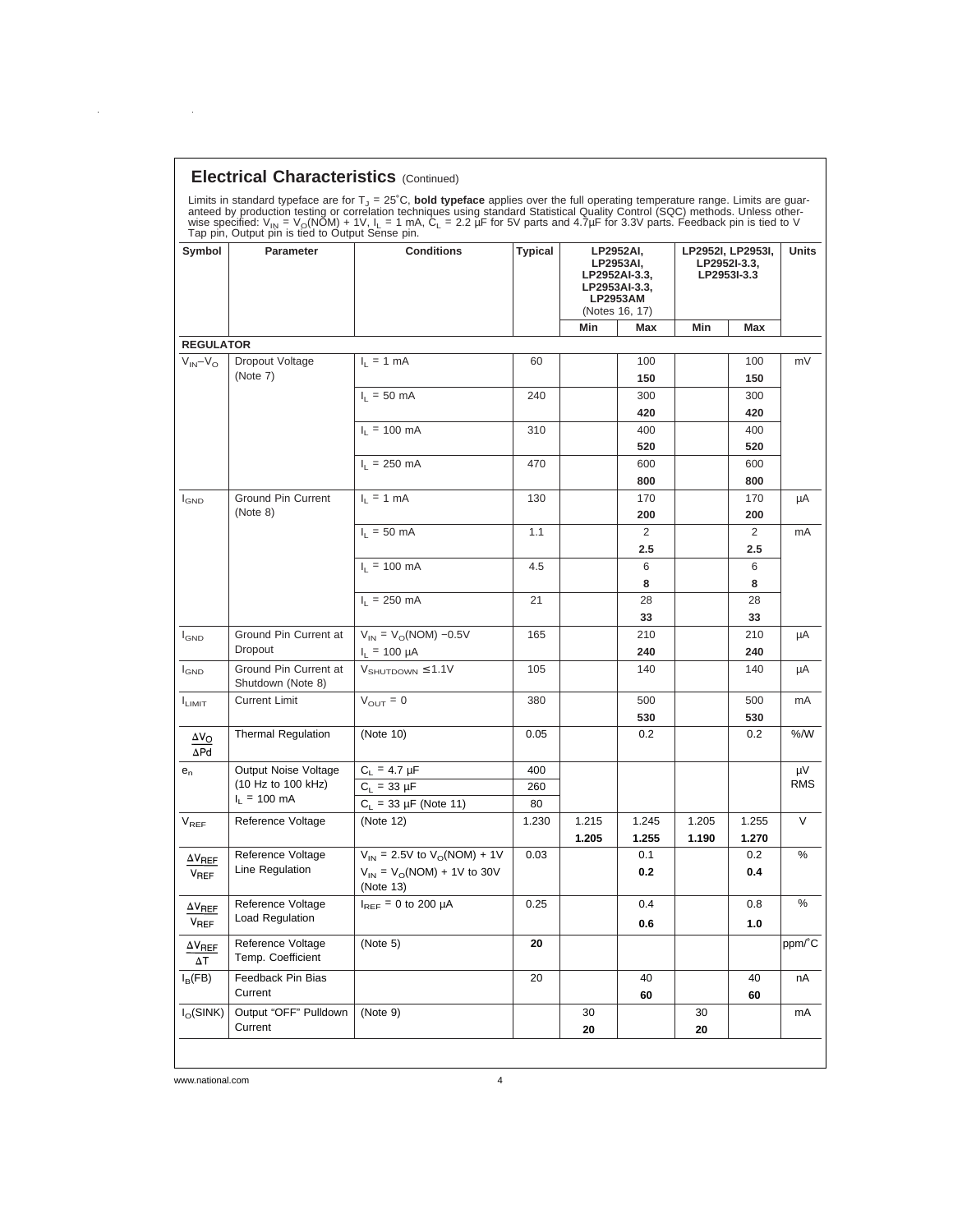|  | <b>Electrical Characteristics (Continued)</b> |  |
|--|-----------------------------------------------|--|
|--|-----------------------------------------------|--|

 $\sim 10^6$ 

 $\alpha$  ,  $\beta$ 

Limits in standard typeface are for T<sub>J</sub> = 25°C, **bold typeface** applies over the full operating temperature range. Limits are guaranteed by production testing or correlation techniques using standard Statistical Quality C

| Symbol                    | Parameter                                 | <b>Conditions</b>                                            |          | <b>Typical</b> |                 | LP2952AI,<br>LP2953AI,<br>LP2952AI-3.3,<br>LP2953AI-3.3,<br><b>LP2953AM</b><br>(Notes 16, 17) |                 | LP2952I, LP2953I,<br>LP2952l-3.3.<br>LP2953I-3.3 | Units |
|---------------------------|-------------------------------------------|--------------------------------------------------------------|----------|----------------|-----------------|-----------------------------------------------------------------------------------------------|-----------------|--------------------------------------------------|-------|
|                           |                                           |                                                              |          |                | Min             | Max                                                                                           | Min             | Max                                              |       |
|                           | DROPOUT DETECTION COMPARATOR              |                                                              |          |                |                 |                                                                                               |                 |                                                  |       |
| $I_{\rm OH}$              | Output "HIGH"<br>Leakage                  | $V_{OH}$ = 30V                                               |          | 0.01           |                 | $\mathbf{1}$<br>$\overline{\mathbf{2}}$                                                       |                 | $\mathbf{1}$<br>$\overline{2}$                   | μA    |
| $V_{OL}$                  | Output "LOW" Voltage                      | $V_{IN} = V_{O}(NOM) - 0.5V$<br>$I_{\Omega}$ (COMP) = 400 µA |          | 150            |                 | 250<br>400                                                                                    |                 | 250<br>400                                       | mV    |
| V <sub>THR</sub><br>(MAX) | <b>Upper Threshold</b><br>Voltage         | (Note 14)                                                    |          | $-60$          | $-80$           | $-35$                                                                                         | $-80$           | $-35$                                            | mV    |
| V <sub>THR</sub>          | Lower Threshold                           | (Note 14)                                                    |          | $-85$          | $-95$<br>$-110$ | $-25$<br>$-55$                                                                                | $-95$<br>$-110$ | $-25$<br>$-55$                                   | mV    |
| (MIN)                     | Voltage                                   |                                                              |          |                | $-160$          | $-40$                                                                                         | $-160$          | $-40$                                            |       |
| <b>HYST</b>               | <b>Hysteresis</b>                         | (Note 14)                                                    |          | 15             |                 |                                                                                               |                 |                                                  | mV    |
|                           | <b>SHUTDOWN INPUT (Note 15)</b>           |                                                              |          |                |                 |                                                                                               |                 |                                                  |       |
| $V_{OS}$                  | Input Offset                              | (Referred to V <sub>REF</sub> )                              |          | ±3             | $-7.5$          | 7.5                                                                                           | $-7.5$          | 7.5                                              | mV    |
|                           | Voltage                                   |                                                              |          |                | $-10$           | 10                                                                                            | $-10$           | 10                                               |       |
| <b>HYST</b>               | <b>Hysteresis</b>                         |                                                              |          | 6              |                 |                                                                                               |                 |                                                  | mV    |
| $I_{\rm B}$               | Input Bias<br>Current                     | $V_{IN}(S/D) = 0V$ to 5V                                     |          | 10             | $-30$<br>-50    | 30<br>50                                                                                      | $-30$<br>$-50$  | $-30$<br>50                                      | nA    |
|                           |                                           |                                                              | LP2953AM | 10             | $-30$           | 30                                                                                            |                 |                                                  |       |
|                           |                                           |                                                              |          |                | $-75$           | 75                                                                                            |                 |                                                  |       |
|                           | <b>AUXILIARY COMPARATOR (LP2953 Only)</b> |                                                              |          |                |                 |                                                                                               |                 |                                                  |       |
| $V_{OS}$                  | Input Offset Voltage                      | (Referred to V <sub>RFF</sub> )                              |          | ±3             | $-7.5$          | 7.5                                                                                           | $-7.5$          | 7.5                                              | mV    |
|                           |                                           |                                                              |          |                | $-10$           | 10                                                                                            | $-10$           | 10                                               |       |
|                           |                                           |                                                              | LP2953AM | ±3             | $-7.5$          | 7.5                                                                                           |                 |                                                  |       |
|                           |                                           |                                                              |          |                | $-12$           | 12                                                                                            |                 |                                                  |       |
| <b>HYST</b>               | <b>Hysteresis</b>                         |                                                              |          | 6              |                 |                                                                                               |                 |                                                  | mV    |
| $I_{\rm B}$               | Input Bias Current                        | $V_{IN}$ (COMP) = 0V to 5V                                   |          | 10             | $-30$           | 30                                                                                            | $-30$           | 30                                               | nA    |
|                           |                                           |                                                              |          |                | $-50$           | 50                                                                                            | $-50$           | 50                                               |       |
|                           |                                           |                                                              | LP2953AM | 10             | $-30$           | 30                                                                                            |                 |                                                  |       |
|                           |                                           |                                                              |          |                | $-75$           | 75                                                                                            |                 |                                                  |       |
| $I_{OH}$                  | Output "HIGH"<br>Leakage                  | $V_{OH}$ = 30V                                               |          | 0.01           |                 | $\mathbf{1}$<br>$\overline{2}$                                                                |                 | 1<br>$\overline{2}$                              | μA    |
|                           |                                           | $V_{IN}$ (COMP) = 1.3V                                       | LP2953AM | 0.01           |                 | $\mathbf{1}$                                                                                  |                 |                                                  |       |
|                           |                                           |                                                              |          |                |                 | 2.2                                                                                           |                 |                                                  |       |
| $\rm V_{OL}$              | Output "LOW" Voltage                      | $V_{IN}$ (COMP) = 1.1V                                       |          | 150            |                 | 250                                                                                           |                 | 250                                              | mV    |
|                           |                                           | $IO(COMP) = 400 \mu A$                                       |          |                |                 | 400                                                                                           |                 | 400                                              |       |
|                           |                                           |                                                              | LP2953AM | 150            |                 | 250                                                                                           |                 |                                                  |       |
|                           |                                           |                                                              |          |                |                 | 420                                                                                           |                 |                                                  |       |

Note 1: Absolute maximum ratings indicate limits beyond which damage to the component may occur. Electrical specifications do not apply when operating the device outside of its rated operating conditions.

Note 2: The maximum allowable power dissipation is a function of the maximum junction temperature, T<sub>J</sub>(MAX), the junction-to-ambient thermal resistance, θ<sub>J–A</sub>, and the ambient temperature,  $T_A$ . The maximum allowable power dissipation at any ambient temperature is calculated using the equation for P(MAX),

$$
P(MAX) = \frac{T_J(MAX) - T_A}{\theta_{J-A}}.
$$

.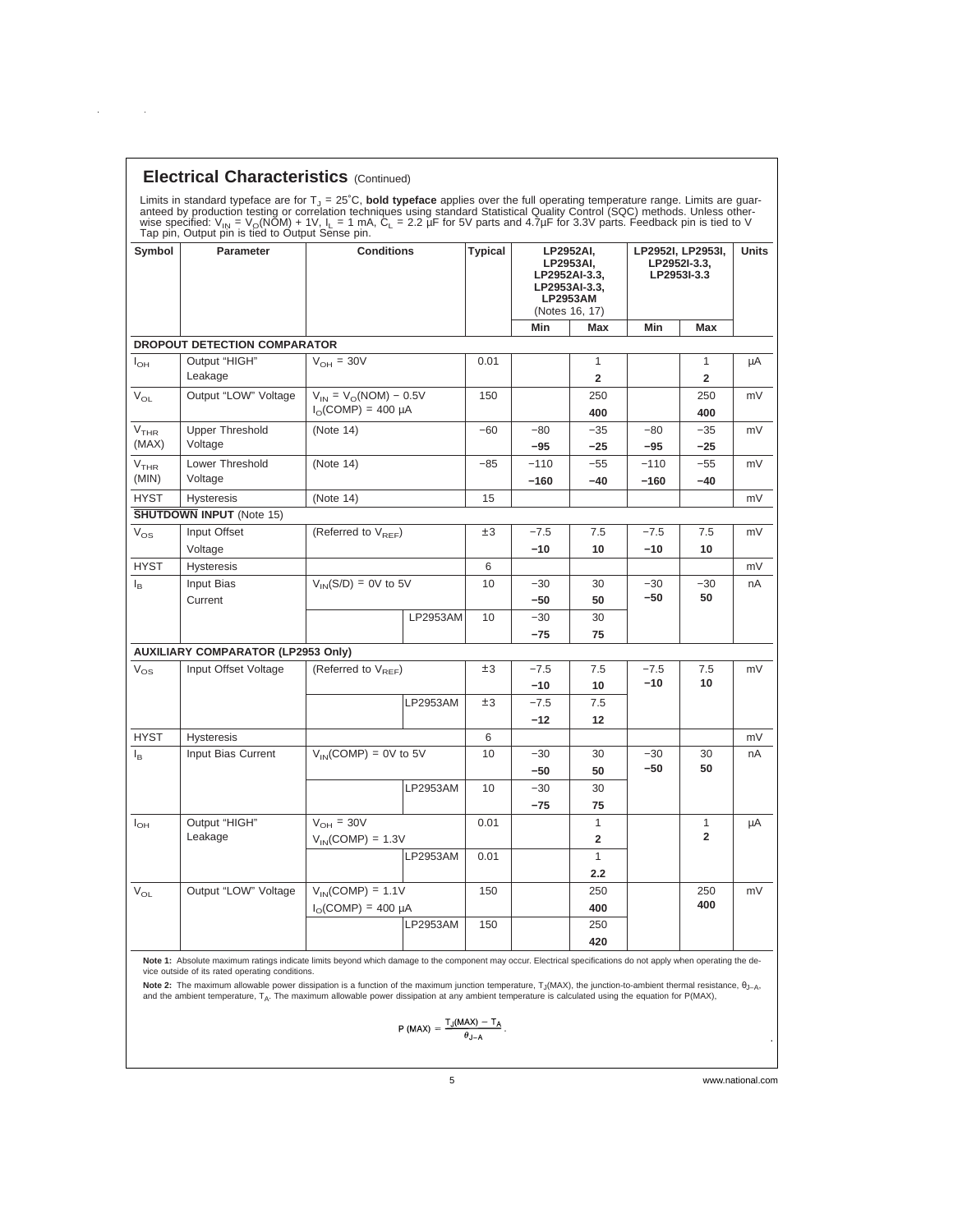## **Electrical Characteristics** (Continued)

Exceeding the maximum allowable power dissipation will cause excessive die temperature, and the regulator will go into thermal shutdown. See APPLICATION HINTS for additional information on heatsinking and thermal resistance.

**Note 3:** When used in dual-supply systems where the regulator load is returned to a negative supply, the output voltage must be diode-clamped to ground. **Note 4:** May exceed the input supply voltage.

**Note 5:** Output or reference voltage temperature coefficient is defined as the worst case voltage change divided by the total temperature range.

**Note 6:** Load regulation is measured at constant junction temperature using low duty cycle pulse testing. Two separate tests are performed, one for the range of 100 µA to 1 mA and one for the 1 mA to 250 mA range. Changes in output voltage due to heating effects are covered by the thermal regulation specification **Note 7:** Dropout voltage is defined as the input to output differential at which the output voltage drops 100 mV below the value measured with a 1V differential. At

very low values of programmed output voltage, the input voltage minimum of 2V (2.3V over temperature) must be observed. Note 8: Ground pin current is the regulator quiescent current. The total current drawn from the source is the sum of the ground pin current, output load current, and current through the external resistive divider (if used).

**Note 9:**  $V_{SHUTDOWN} \le 1.1V$ ,  $V_{OUT} = V_O(NOM)$ .

 $\bar{z}$ 

**Note 10:** Thermal regulation is the change in output voltage at a time T after a change in power dissipation, excluding load or line regulation effects. Specifications are for a 200 mA load pulse at  $V_{\text{IN}} = V_{\text{O}}(\text{NOM}) + 15V$  (3W pulse) for T = 10 ms.

Note 11: Connect a 0.1 µF capacitor from the output to the feedback pin.

**Note 12:**  $V_{REF}$  ≤  $V_{OUT}$  ≤  $(V_{IN} - 1V)$ , 2.3 $V$  ≤  $V_{IN}$  ≤ 30 $V$ , 100  $\mu$ A ≤  $I_L$  ≤ 250 mA.

Note 13: Two separate tests are performed, one covering 2.5V ≤ V<sub>IN</sub> ≤ V<sub>O</sub>(NOM)+1V and the other test for V<sub>O</sub>(NOM)+1V ≤ V<sub>IN</sub> ≤ 30V.

**Note 14:** Comparator thresholds are expressed in terms of a voltage differential at the Feedback terminal below the nominal reference voltage measured at  $V_{\text{IN}} = V_{\text{O}}(\text{NOM}) + 1V$ . To express these thresholds in terms of output voltage change, multiply by the Error amplifier gain, which is V<sub>OUT</sub>/V<sub>REF</sub> = (R1 + R2)/R2 (refer to Figure <sup>4</sup>).

**Note 15:** Human body model, 200 pF discharged through 1.5 kΩ.

**Note 16:** Drive Shutdown pin with TTL or CMOS-low level to shut regulator OFF, high level to turn regulator ON.

Note 17: A military RETS specification is available upon request. For more information on military products, please refer to the Mil-Aero web page at http://www.national.com/appinfo/milaero/index.html.

**Typical Performance Characteristics** Unless otherwise specified: V<sub>IN</sub> = 6V, I<sub>L</sub> = 1 mA, C<sub>L</sub> = 2.2 µF,  $V_{SD}$  = 3V, T<sub>A</sub> = 25<sup>°</sup>C, V<sub>OUT</sub> = 5V.

#### **Quiescent Current**

PIN CURRENT

**GNUONS** 

#### 200 180  $\begin{array}{c} \widehat{4} \\ 3 \end{array}$  160  $100u$ 140 120 100  $80$ 60 40  $20$  $\,$  5  $\,$  $\sqrt{2}$  $\overline{3}$  $-4$  $\sqrt{6}$  $\overline{\mathbf{8}}$  $\pmb{0}$  $\overline{1}$ -<br>INPUT VOLTAGE (V)<br>DS011127-27







#### **Ground Pin Current**



#### **Ground Pin Current**



#### **Output Noise Voltage**

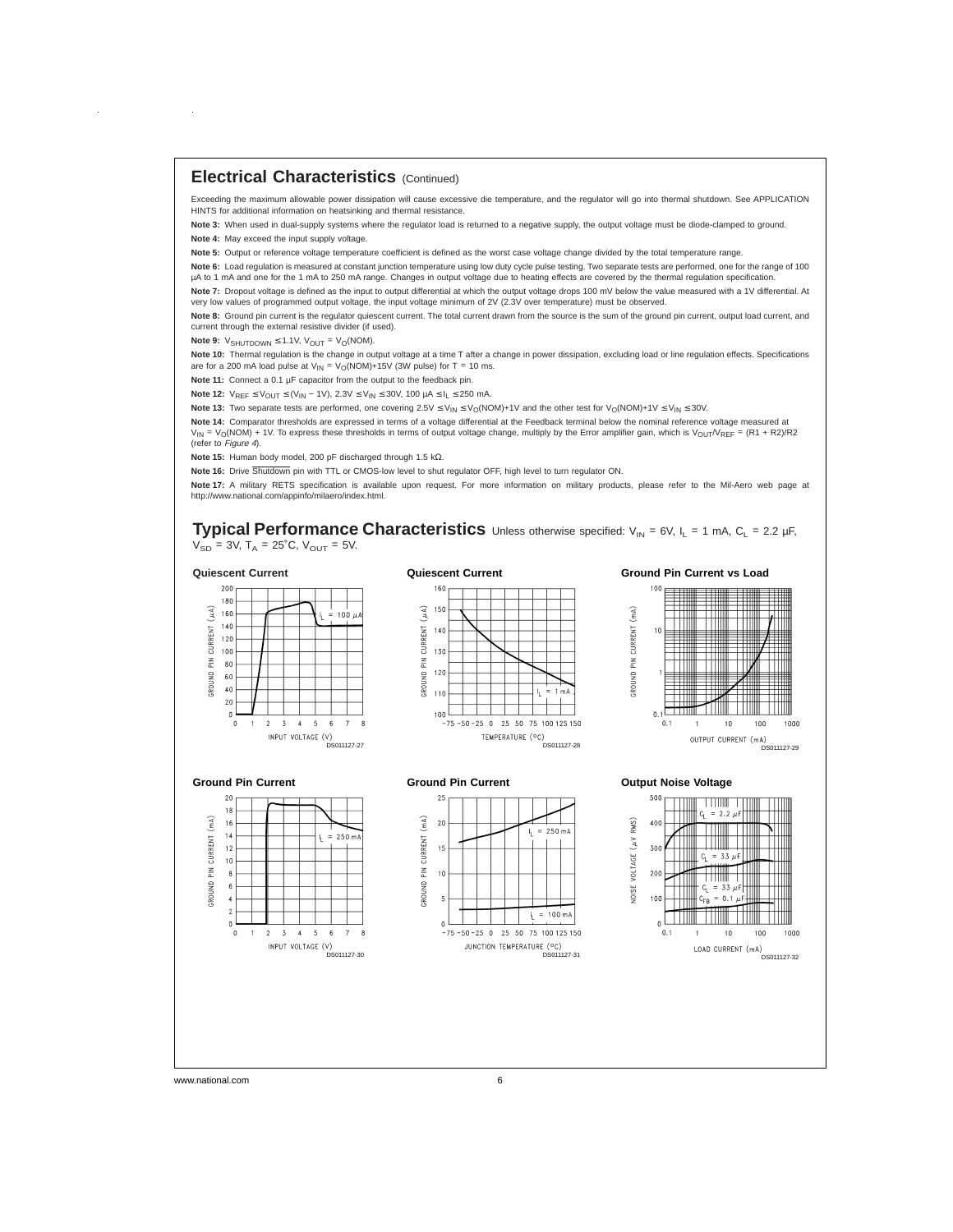

 $\hat{\boldsymbol{\theta}}$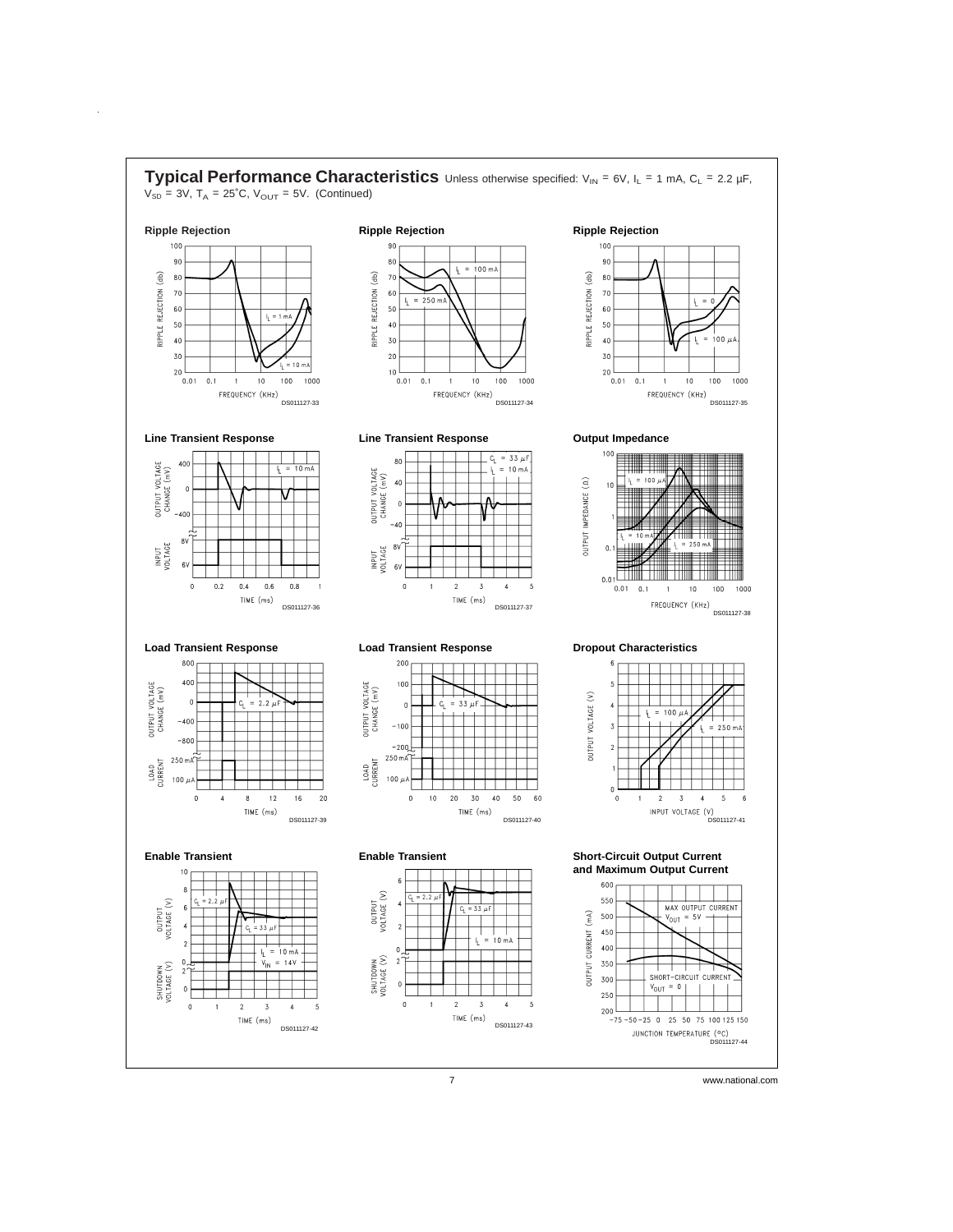

www.national.com 8

 $\hat{\boldsymbol{\beta}}$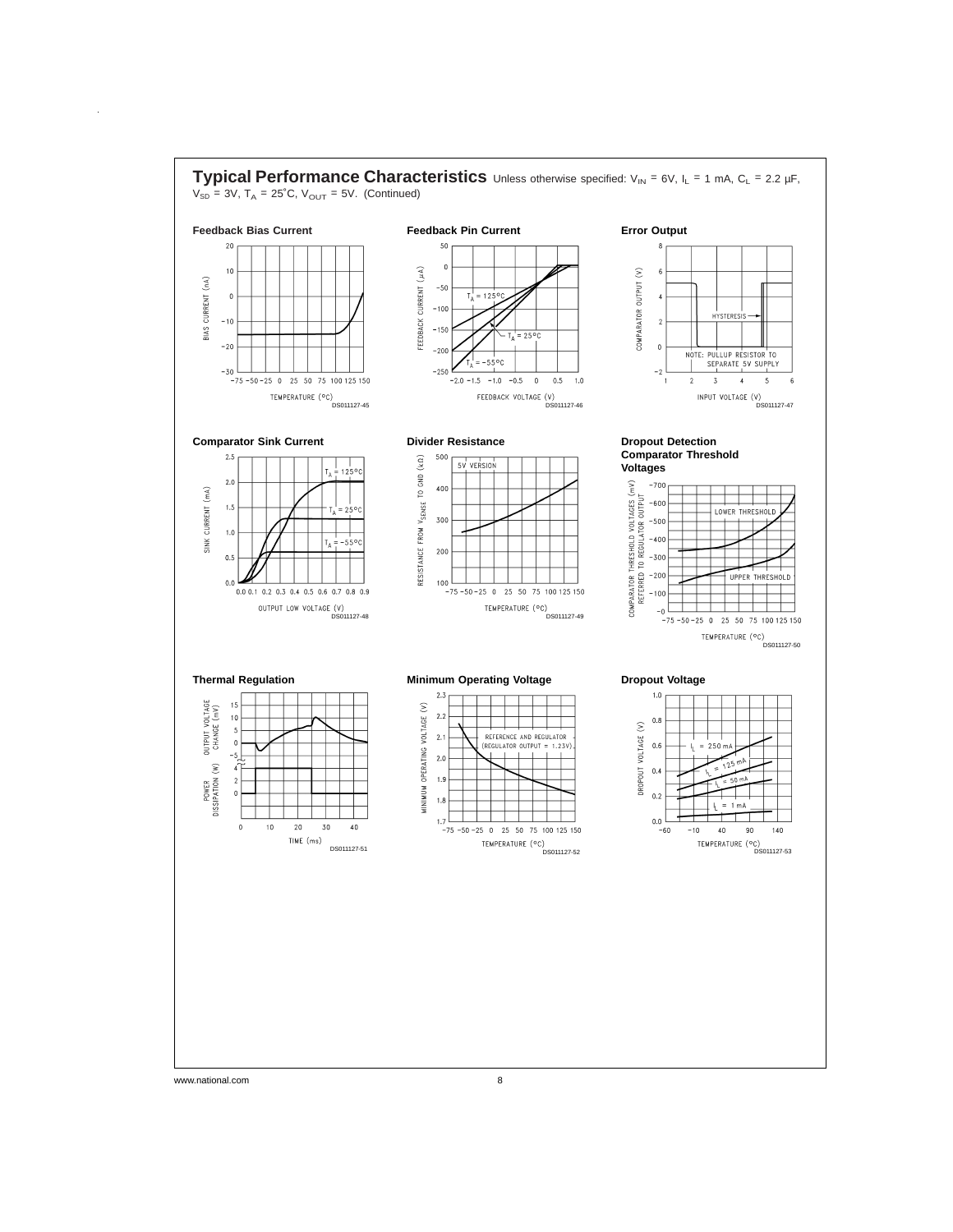

# **Application Hints**

#### **HEATSINK REQUIREMENTS (Industrial Temperature Range Devices)**

The maximum allowable power dissipation for the LP2952/ LP2953 is limited by the maximum junction temperature (+125˚C) and the external factors that determine how quickly heat flows away from the part: the ambient temperature and the junction-to-ambient thermal resistance for the specific application.

The industrial temperature range  $(-40^{\circ}C \leq T_J \leq +125^{\circ}C)$ parts are manufactured in plastic DIP and surface mount packages which contain a copper lead frame that allows heat to be effectively conducted away from the die, through the ground pins of the IC, and into the copper of the PC board. Details on heatsinking using PC board copper are covered later.

To determine if a heatsink is required, the maximum power dissipated by the regulator, P(max), must be calculated. It is important to remember that if the regulator is powered from a transformer connected to the AC line, the **maximum specified AC input voltage** must be used (since this produces the maximum DC input voltage to the regulator). Figure 1 shows the voltages and currents which are present in the circuit. The formula for calculating the power dissipated in the regulator is also shown in Figure 1: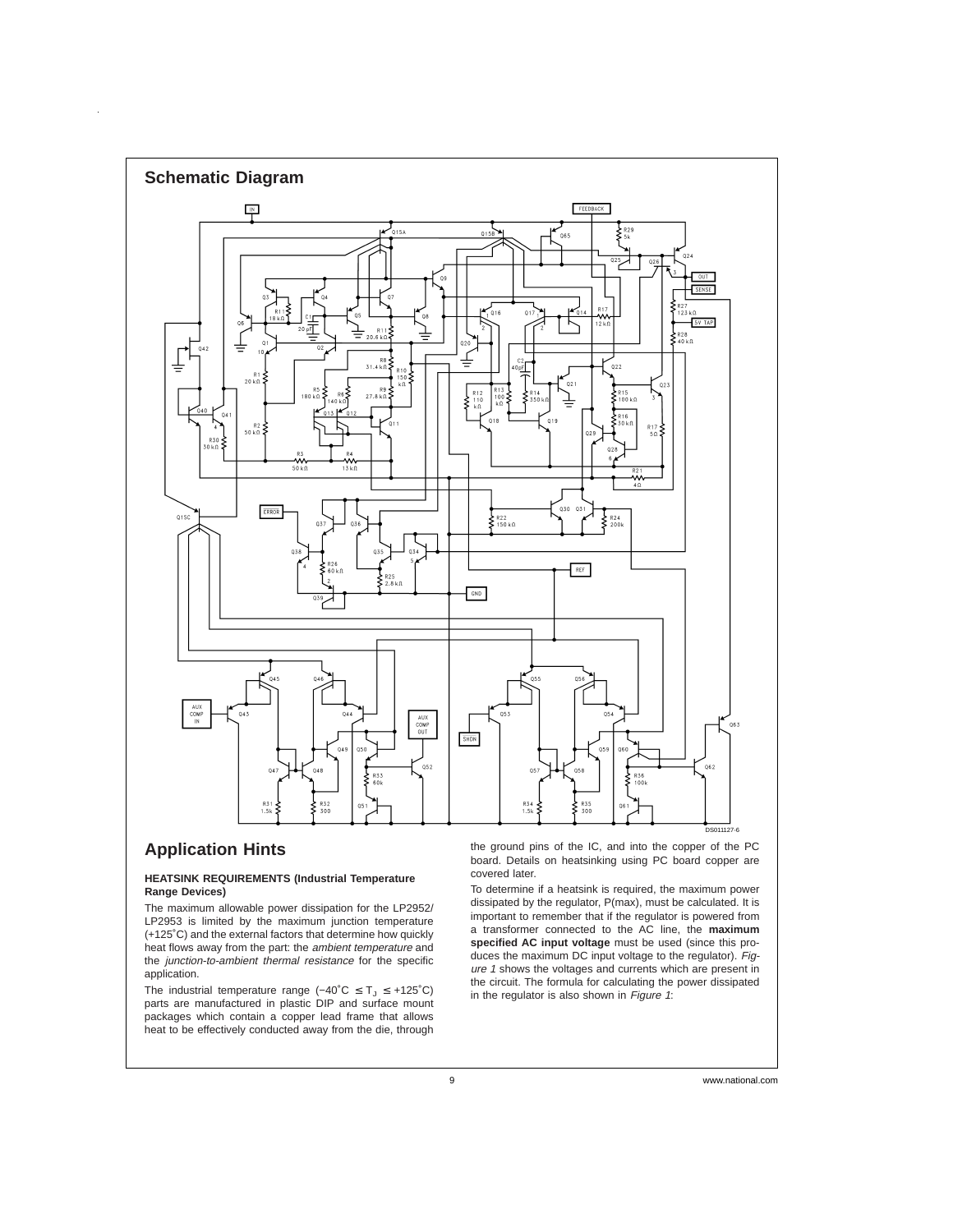

The next parameter which must be calculated is the maximum allowable temperature rise,  $T_R$ (max). This is calculated by using the formula:

 $\mathsf{T}_{\mathsf{R}}(\mathsf{max}) = \mathsf{T}_{\mathsf{J}}(\mathsf{max}) - \mathsf{T}_{\mathsf{A}}(\mathsf{max}) \theta_{\mathsf{(J-A)}} = \mathsf{T}_{\mathsf{R}}(\mathsf{max}) / \mathsf{P}(\mathsf{max})$ where:  $T_J(max)$  is the maximum allowable junction temperature

 $T_A$ (max) is the maximum ambient temperature

Using the calculated values for  $T_R$ (max) and P(max), the required value for junction-to-ambient thermal resistance,  $\theta_{(J-A)}$ , can now be found:

The heatsink is made using the PC board copper. The heat is conducted from the die, through the lead frame (inside the part), and out the pins which are soldered to the PC board. The pins used for heat conduction are given in Table 1.

| Part                 | Package    | <b>Pins</b>  |
|----------------------|------------|--------------|
| LP2952IN, LP2952AIN, | 14-Pin DIP | 3, 4, 5,     |
| LP2952IN-3.3.        |            | 10, 11, 12   |
| LP2952AIN-3.3        |            |              |
| LP2953IN, LP2953AIN, | 16-Pin DIP | 4, 5, 12, 13 |
| LP2953IN-3.3,        |            |              |
| LP2953AIN-3.3        |            |              |
| LP2952IM, LP2952AIM, | $16-Pin$   | 1, 8, 9, 16  |
| LP2952IM-3.3.        | Surface    |              |
| LP2952AIM-3.3.       | Mount      |              |
| LP2953IM, LP2953AIM, |            |              |
| LP2953IM-3.3.        |            |              |
| LP2953AIM-3.3        |            |              |
|                      |            |              |

**TABLE 1. Heat Conducting Pins**

Figure <sup>2</sup> shows copper patterns which may be used to dissipate heat from the LP2952 and LP2953. Table 2 shows some values of junction-to-ambient thermal resistance  $(θ_{\perp A})$ for values of L and W for 1 oz. copper.



\*\* 14-Pin DIP is similar, refer to Table 1 for pins designated for heatsinking.

**FIGURE 2. Copper Heatsink Patterns**

#### **TABLE 2. Thermal Resistance for Various Copper Heatsink Patterns**

| Package       | L (in.)        | H (in.) | $\theta_{J-A}$ (°C/W) |
|---------------|----------------|---------|-----------------------|
| 16-Pin DIP    | 1              | 0.5     | 70                    |
|               | 2              | 1       | 60                    |
|               | 3              | 1.5     | 58                    |
|               | 4              | 0.19    | 66                    |
|               | 6              | 0.19    | 66                    |
| 14-Pin DIP    | 1              | 0.5     | 65                    |
|               | 2              | 1       | 51                    |
|               | 3              | 1.5     | 49                    |
| Surface Mount | 1              | 0.5     | 83                    |
|               | 2              | 1       | 70                    |
|               | 3              | 1.5     | 67                    |
|               | 6              | 0.19    | 69                    |
|               | $\overline{4}$ | 0.19    | 71                    |
|               | $\overline{2}$ | 0.19    | 73                    |

#### **HEATSINK REQUIREMENTS (Military Temperature Range Devices)**

The maximum allowable power dissipation for the LP2953AMJ is limited by the maximum junction temperature (+150˚C) and the two parameters that determine how quickly heat flows away from the die: the ambient temperature and the junction-to-ambient thermal resistance of the part.

The military temperature range (-55°C ≤ T<sub>J</sub> ≤+150°C) parts are manufactured in ceramic DIP packages which contain a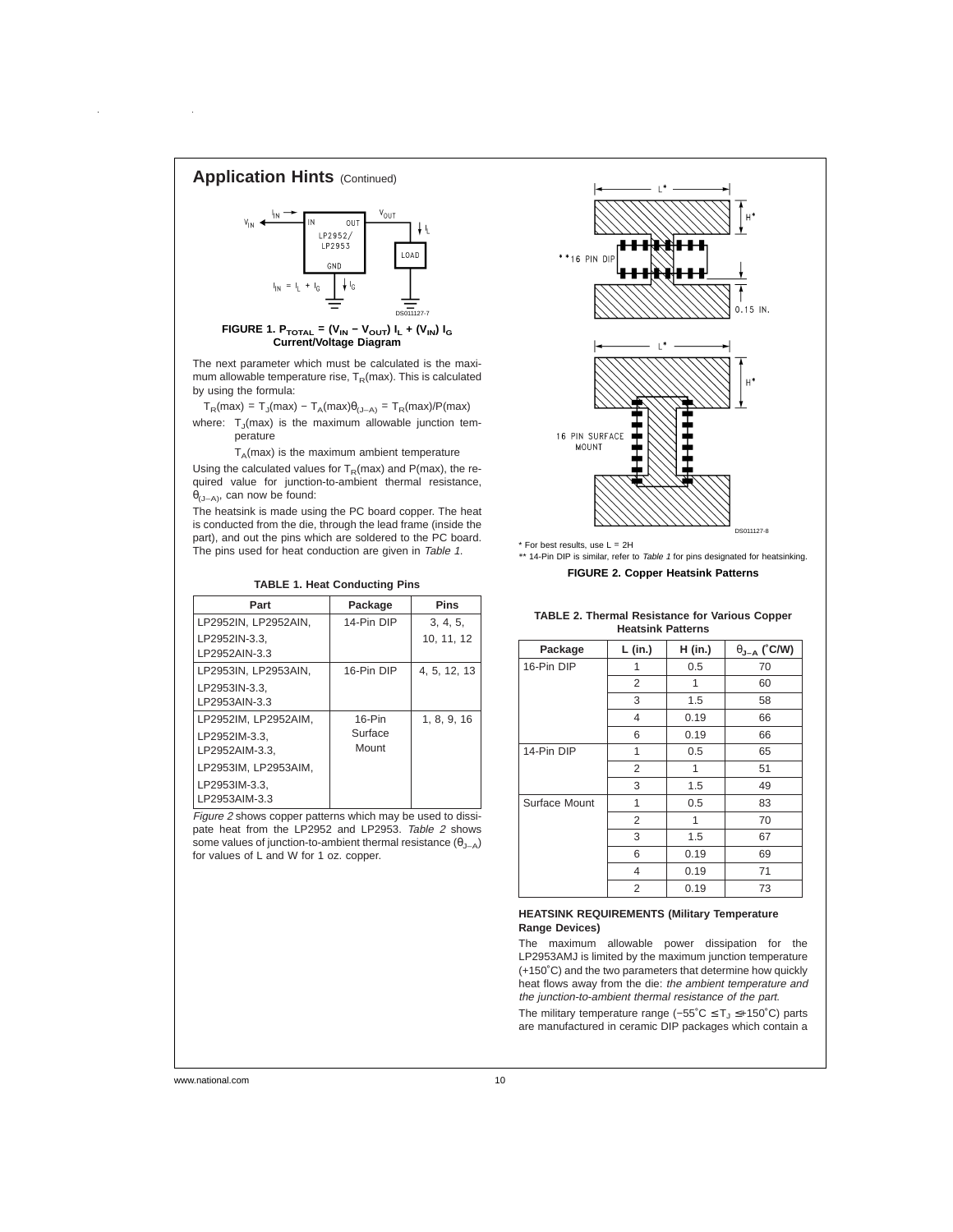### **Application Hints (Continued)**

KOVAR lead frame (unlike the industrial parts, which have a copper lead frame). The KOVAR material is necessary to attain the hermetic seal required in military applications.

The KOVAR lead frame does not conduct heat as well as copper, which means that the PC board copper can not be used to significantly reduce the overall junction-to-ambient thermal resistance in applications using the LP2953AMJ part.

The power dissipation calculations for military applications are done exactly the same as was detailed in the previous section, with one important exception: the value for  $\theta_{(J-A)}$ , the junction-to-ambient thermal resistance, is fixed at 95˚C/W and can not be changed by adding copper foil patterns to the PC board. This leads to an important fact: The maximum allowable power dissipation in any application using the LP2953AMJ is dependent only on the ambient temperature:

$$
P(max) = T_{R(max)} / \theta_{(J-A)}
$$

$$
P(max) = \frac{T_{J(max)} - T_{A(max)}}{\theta_{(J-A)}}
$$

$$
P(max) = \frac{150 - T_{A(max)}}{95}
$$

Figure 3 shows a graph of maximum allowable power dissipation vs. ambient temperature for the LP2953AMJ, made using the 95°C/W value for  $\theta_{(J-A)}$  and assuming a maximum junction temperature of 150°C (caution: the *maximum* ambient temperature which will be reached in a given application must always be used to calculate maximum allowable power dissipation).

#### **EXTERNAL CAPACITORS**

A 2.2 µF (or greater) capacitor is required between the output pin and ground to assure stability when the output is set to 5V. Without this capacitor, the part will oscillate. Most type of tantalum or aluminum electrolytics will work here. Film types will work, but are more expensive. Many aluminum electrolytics contain electrolytes which freeze at −30˚C, which requires the use of solid tantalums below −25˚C. The important parameters of the capacitor are an ESR of about 5Ω or less and a resonant frequency above 500 kHz (the ESR may increase by a factor of **20** or **30** as the temperature is reduced from 25˚C to −30˚C). The value of this capacitor may be increased without limit.

At lower values of output current, less output capacitance is required for stability. The capacitor can be reduced to 0.68 µF for currents below 10 mA or 0.22 µF for currents below 1 mA.

Programming the output for voltages below 5V runs the error amplifier at lower gains requiring more output capacitance for stability. At 3.3V output, a minimum of 4.7 µF is required. For the worst-case condition of 1.23V output and 250 mA of load current, a 6.8 µF (or larger) capacitor should be used.

A 1 µF capacitor should be placed from the input pin to ground if there is more than 10 inches of wire between the input and the AC filter capacitor or if a battery input is used.

Stray capacitance to the Feedback terminal can cause instability. This problem is most likely to appear when using high value external resistors to set the output voltage. Adding a 100 pF capacitor between the Output and Feedback pins and increasing the output capacitance to 6.8 µF (or greater) will cure the problem.

#### **MINIMUM LOAD**

When setting the output voltage using an external resistive divider, a minimum current of 1 µA is recommended through the resistors to provide a minimum load.

It should be noted that a minimum load current is specified in several of the electrical characteristic test conditions, so this value must be used to obtain correlation on these tested limits.



#### **FIGURE 3. Power Derating Curve for LP2953AMJ**

#### **PROGRAMMING THE OUTPUT VOLTAGE**

The regulator may be pin-strapped for 5V operation using its internal resistive divider by tying the Output and Sense pins together and also tying the Feedback and 5V Tap pins together.

Alternatively, it may be programmed for any voltage between the 1.23V reference and the 30V maximum rating using an external pair of resistors (see Figure 4). The complete equation for the output voltage is:

$$
V_{\text{OUT}} = V_{\text{REF}} \times \left(1 + \frac{R1}{R2}\right) + (I_{\text{FB}} \times R1)
$$

where  $V_{\text{DEF}}$  is the 1.23V reference and  $I_{\text{FB}}$  is the Feedback pin bias current (-20 nA typical). The minimum recommended load current of 1 µA sets an upper limit of 1.2 MΩ on the value of R2 in cases where the regulator must work with no load (see **MINIMUM LOAD** ). I<sub>FB</sub> will produce a typical 2% error in  $V_{\text{OUT}}$  which can be eliminated at room temperature by trimming R1. For better accuracy, choosing R2 = 100 kΩ will reduce this error to 0.17% while increasing the resistor program current to 12 µA. Since the typical quiescent current is 120 µA, this added current is negligible.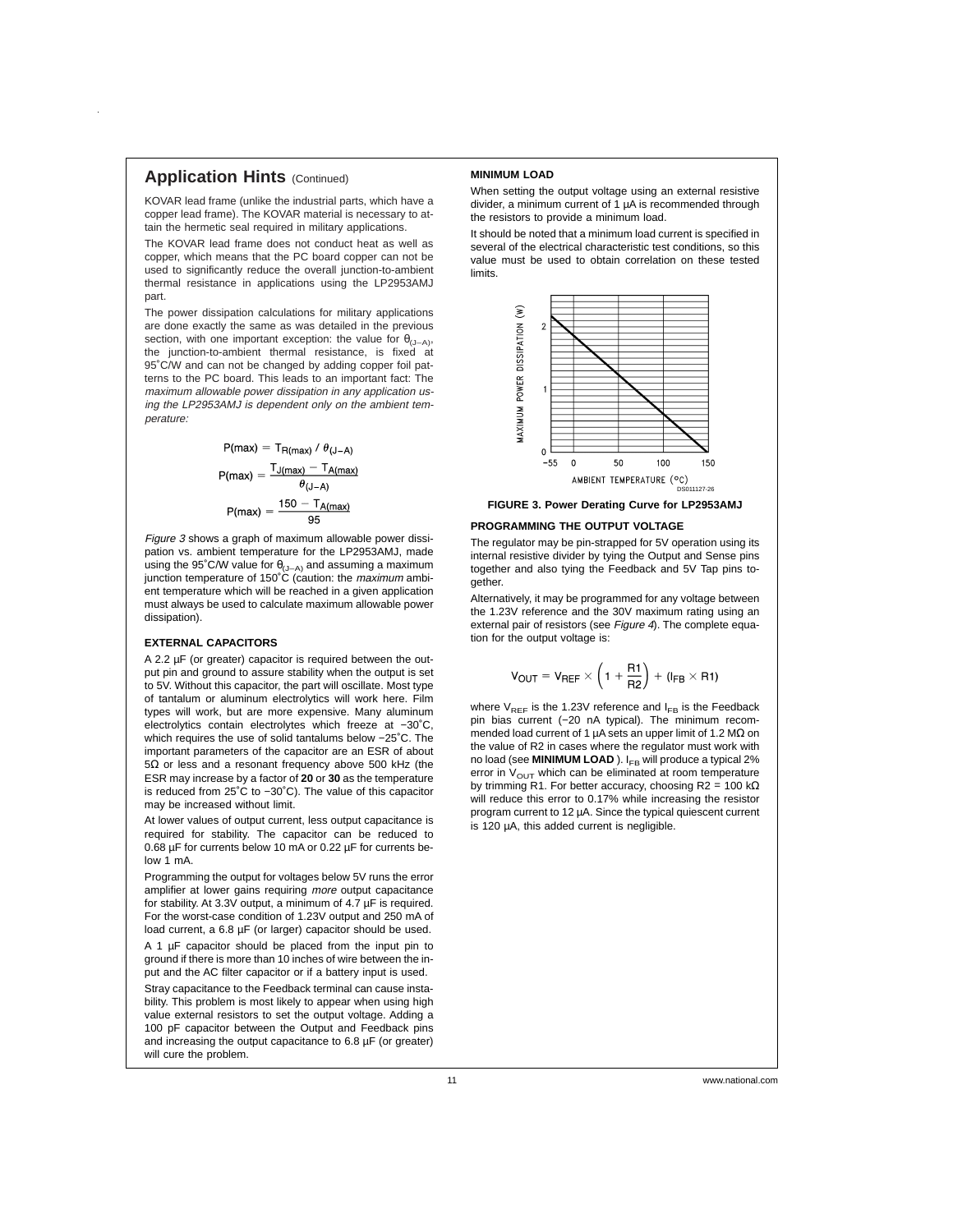

\*\* Drive with TTL-low to shut down

#### **FIGURE 4. Adjustable Regulator**

#### **DROPOUT VOLTAGE**

The dropout voltage of the regulator is defined as the minimum input-to-output voltage differential required for the output voltage to stay within 100 mV of the output voltage measured with a 1V differential. The dropout voltage is independent of the programmed output voltage.

#### **DROPOUT DETECTION COMPARATOR**

This comparator produces a logic "LOW" whenever the output falls out of regulation by more than about 5%. This figure results from the comparator's built-in offset of 60 mV divided by the 1.23V reference (refer to block diagrams on page 1). The 5% low trip level remains constant regardless of the programmed output voltage. An out-of-regulation condition can result from low input voltage, current limiting, or thermal limiting.

Figure <sup>5</sup> gives a timing diagram showing the relationship between the output voltage, the ERROR output, and input voltage as the input voltage is ramped up and down to a regulator programmed for 5V output. The ERROR signal becomes low at about 1.3V input. It goes high at about 5V input, where the output equals 4.75V. Since the dropout voltage is load dependent, the **input** voltage trip points will vary with load current. The **output** voltage trip point does not vary.

The comparator has an open-collector output which requires an external pull-up resistor. This resistor may be connected to the regulator output or some other supply voltage. Using the regulator output prevents an invalid "HIGH" on the comparator output which occurs if it is pulled up to an external voltage while the regulator input voltage is reduced below 1.3V. In selecting a value for the pull-up resistor, note that while the output can sink 400 uA, this current adds to battery drain. Suggested values range from 100 kΩ to 1 MΩ. This resistor is not required if the output is unused.

When  $V_{IN} \le 1.3V$ , the error flag pin becomes a high impedance, allowing the error flag voltage to rise to its pull-up voltage. Using  $V_{\text{OUT}}$  as the pull-up voltage (rather than an external 5V source) will keep the error flag voltage below 1.2V (typical) in this condition. The user may wish to divide down the error flag voltage using equal-value resistors (10 kΩ suggested) to ensure a low-level logic signal during any fault condition, while still allowing a valid high logic level during normal operation.



**FIGURE 5. ERROR Output Timing**

#### **OUTPUT ISOLATION**

The regulator output can be left connected to an active voltage source (such as a battery) with the regulator input power shut off, **as long as the regulator ground pin is connected to ground.** If the ground pin is left floating, **damage to the regulator can occur** if the output is pulled up by an external voltage source.

#### **REDUCING OUTPUT NOISE**

In reference applications it may be advantageous to reduce the AC noise present on the output. One method is to reduce regulator bandwidth by increasing output capacitance. This is relatively inefficient, since large increases in capacitance are required to get significant improvement.

Noise can be reduced more effectively by a bypass capacitor placed across R1 (refer to Figure 4). The formula for selecting the capacitor to be used is:

$$
C_{\text{B}} = \frac{1}{2\pi R1 \times 20 Hz}
$$

This gives a value of about 0.1  $\mu$ F. When this is used, the output capacitor must be 6.8 µF (or greater) to maintain stability. The 0.1 µF capacitor reduces the high frequency gain of the circuit to unity, lowering the output noise from 260 µV to 80 µV using a 10 Hz to 100 kHz bandwidth. Also, noise is no longer proportional to the output voltage, so improvements are more pronounced at high output voltages.

#### **AUXILIARY COMPARATOR** (LP2953 only)

The LP2953 contains an auxiliary comparator whose inverting input is connected to the 1.23V reference. The auxiliary comparator has an open-collector output whose electrical characteristics are similar to the dropout detection comparator. The non-inverting input and output are brought out for external connections.

#### **SHUTDOWN INPUT**

A logic-level signal will shut off the regulator output when a "LOW" (<1.2V) is applied to the Shutdown input.

To prevent possible mis-operation, the Shutdown input must be actively terminated. If the input is driven from open-collector logic, a pull-up resistor (20 kΩ to 100 kΩ recommended) should be connected from the Shutdown input to the regulator input.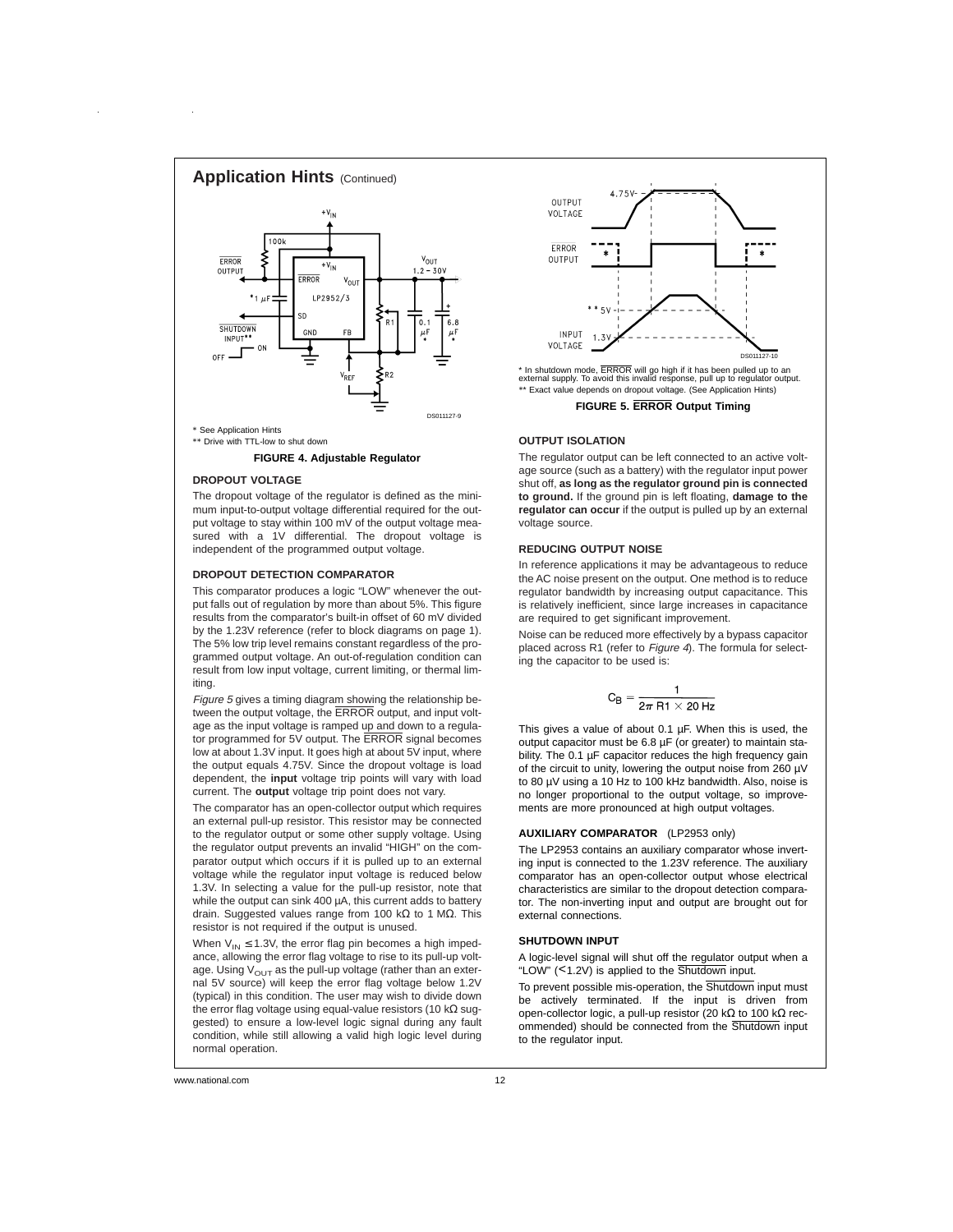# **Application Hints (Continued)**

 $\sim 10$ 

 $\bar{z}$ 

If the Shutdown input is driven from a source that actively pulls high and low (like an op-amp), the pull-up resistor is not required, but may be used.

If the shutdown function is not to be used, the cost of the pull-up resistor can be saved by simply tying the Shutdown input directly to the regulator input.

**IMPORTANT:** Since the Absolute Maximum Ratings state that the Shutdown input can not go more than 0.3V below

# **Typical Applications**



ground, the reverse-battery protection feature which protects the regulator input is sacrificed if the Shutdown input is tied directly to the regulator input.

If reverse-battery protection is required in an application, the pull-up resistor between the Shutdown input and the regulator input must be used.



\* Output voltage equals +V<sub>IN</sub> minum dropout voltage, which varies with<br>output current. Current limits at a maximum of 380 mA (typical). \*\* Select R1 so that the comparator input voltage is 1.23V at the output voltage which corresponds to the desired fault current value.



### **5V Regulator with Error Flags for LOW BATTERY and OUT OF REGULATION**



\* Connect to Logic or µP control inputs.

LOW BATT flag warns the user that the battery has discharged down to<br>about 5.8V, giving the user time to recharge the battery or power down<br>some hardware with high power requirements. The output is still in<br>regulation at t

OUT OF REGULATION flag indicates when the battery is almost completely discharged, and can be used to initiate a power-down sequence.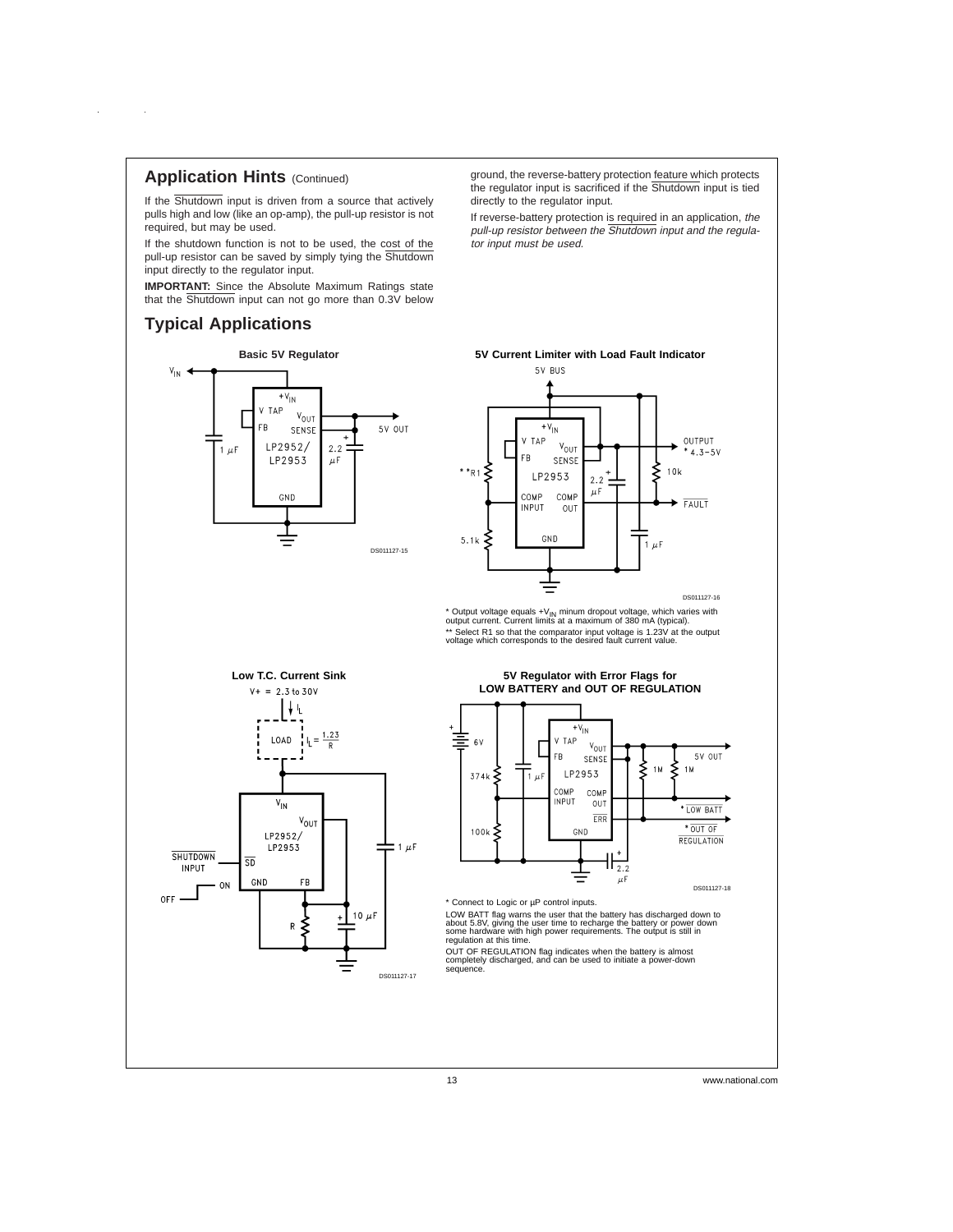

www.national.com 14

 $\alpha$ 

 $\sim 10$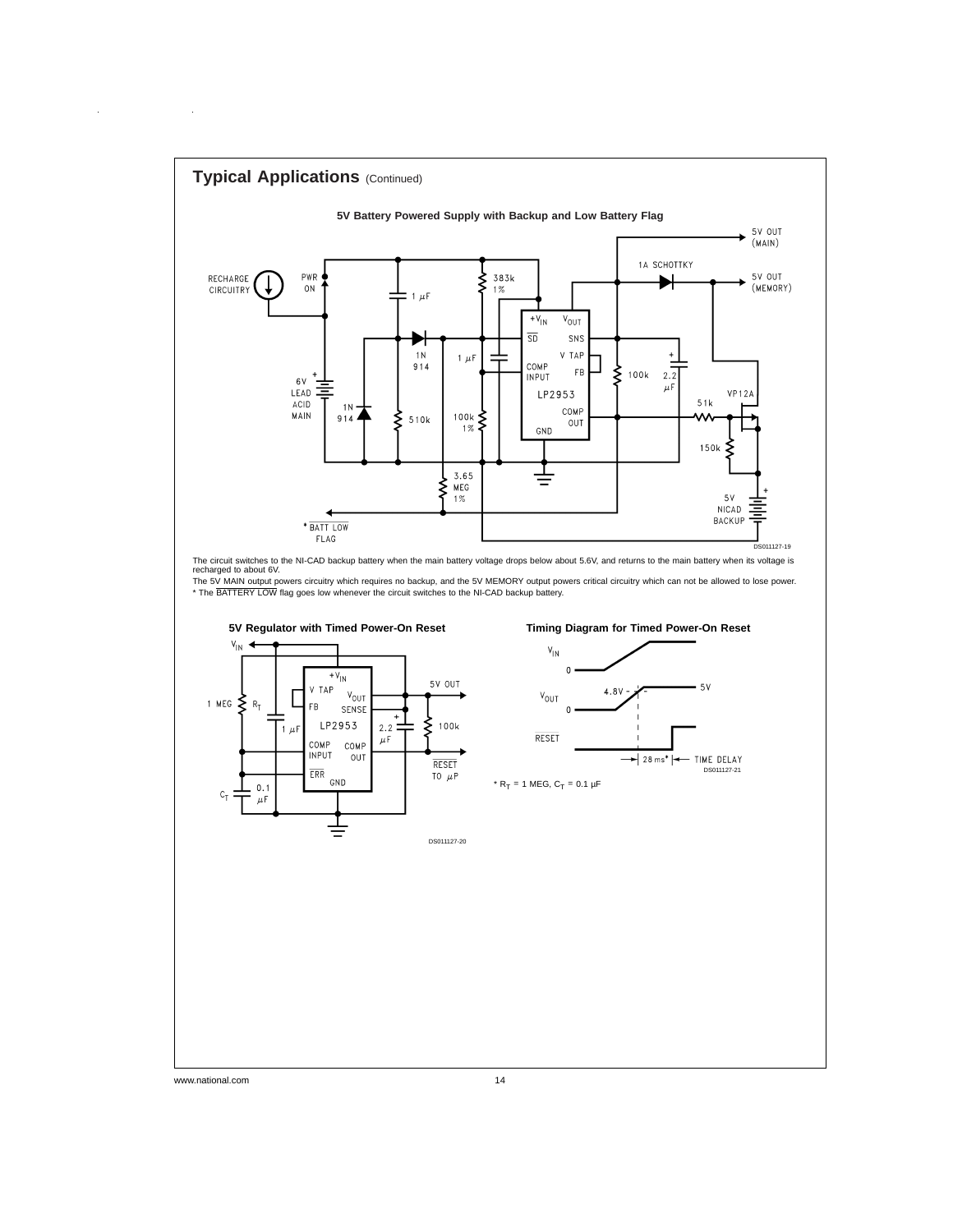

 $\bar{z}$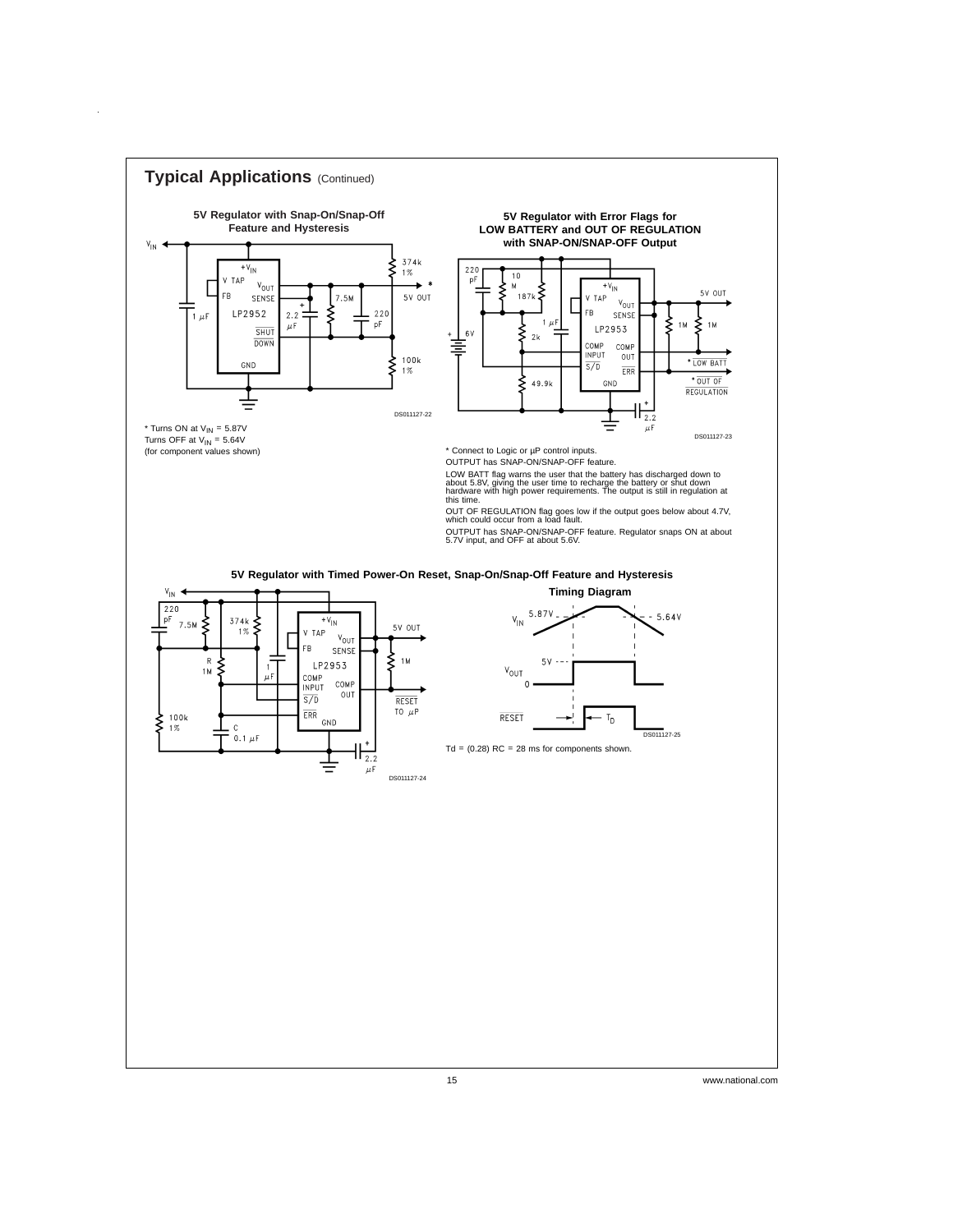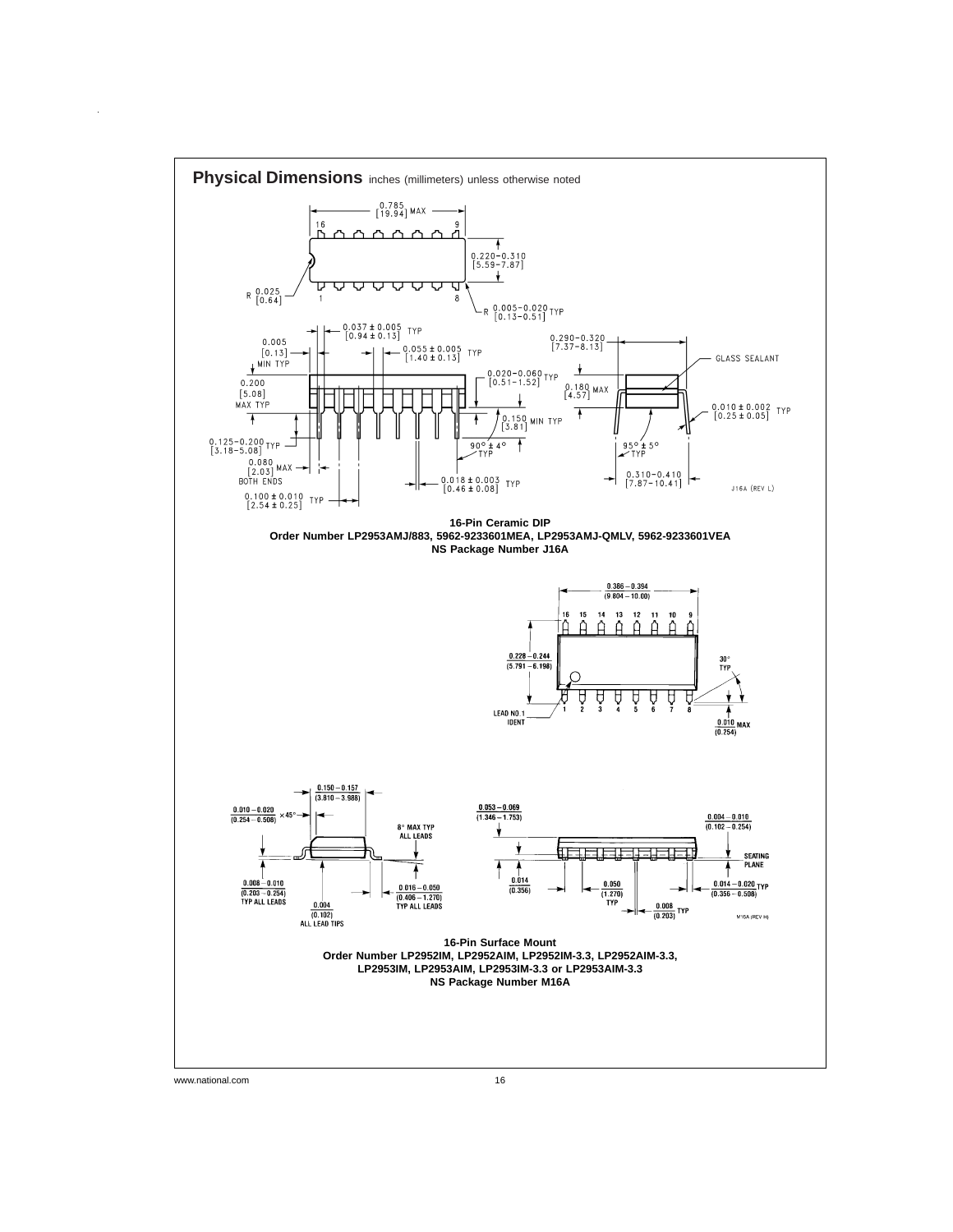

 $\bar{z}$